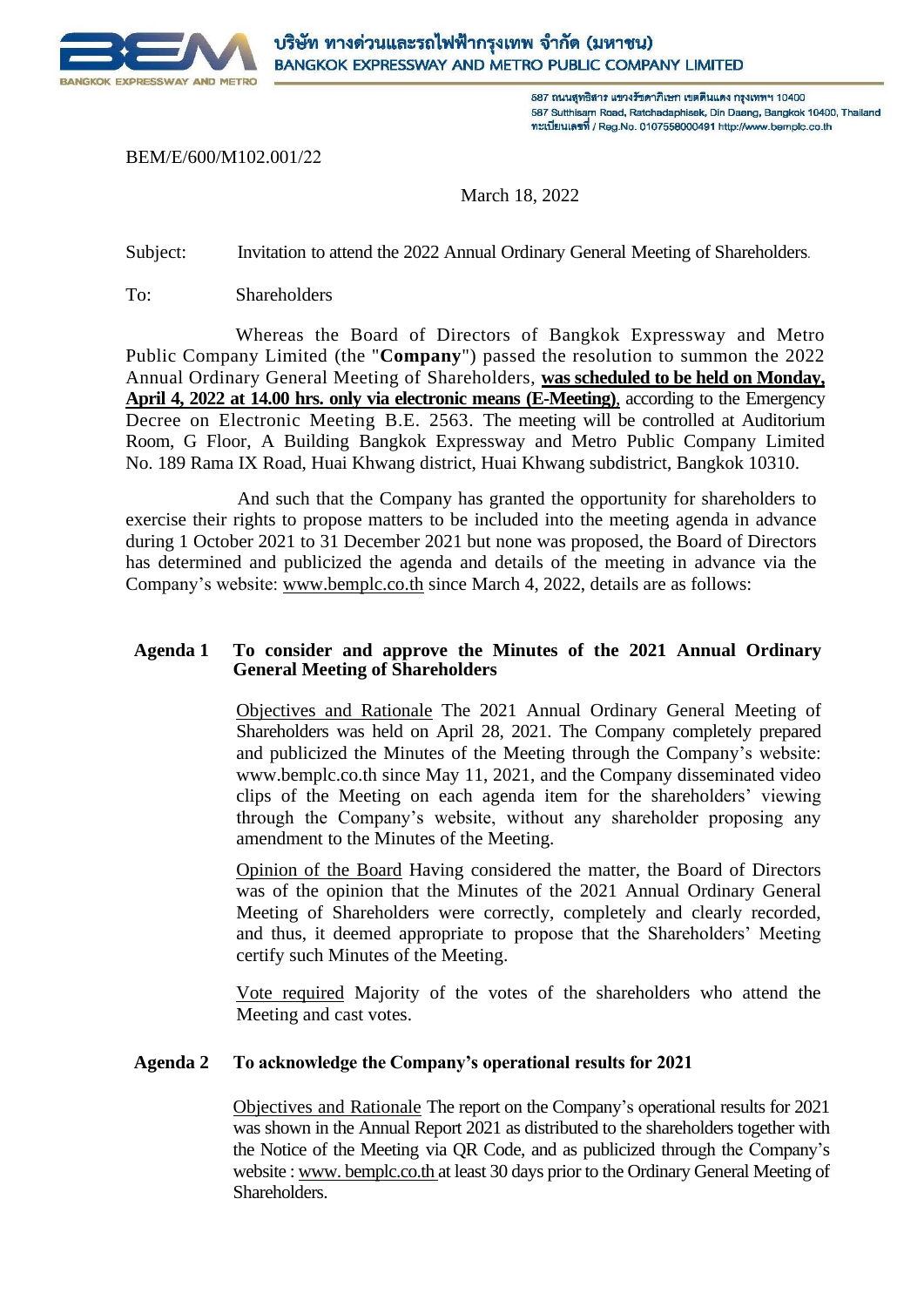

Opinion of the Board Having considered the matter and agreed with the report on the Company's operational results for 2021, the Board of Directors then deemed appropriate to propose the same to the Shareholders' Meeting for acknowledgment without passing any resolution.

Vote required This Agenda is for Shareholders' acknowledgement. Therefore, voting is not required.

## **Agenda 3 To consider and approve the statement of financial position and the statement of income for the year ended December 31, 2021**

Objectives and Rationale The statement of financial position and the statement of income for the year ended December 31, 2021 of Bangkok Expressway and Metro Public Company Limited were reviewed by the Audit Committee and the Board of Directors, and audited by the auditor from EY Office Limited.

Opinion of the Board Having considered the matter and agreed with the statement of financial position and the statement of income for the year ended December 31, 2021 which were reviewed by the Audit Committee and audited by the auditor, the Board of Directors then deemed appropriate to propose that the Shareholders' Meeting approve the statement of financial position and the statement of income for the year ended December 31, 2021.

Vote required Majority of the votes of the shareholders who attend the Meeting and cast votes.

## **Agenda 4 To consider and approve the appropriation of profit and dividend payment**

Objectives and Rationale The Company had a net profit under the separate financial statements for 2021 in the amount of Baht 771,862,867 without accumulated loss. Therefore, the Company could consider making dividend payment to the shareholders pursuant to Article 36 of the Articles of Association which prohibits the dividend payment from any money other than profit, and also prohibits the dividend payment should the Company still have accumulated loss, whereby dividends shall be equally distributed according to the number of shares and subject to the approval of the shareholders' meeting.

Furthermore, according to Article 37 of the Articles of Association, the Company must appropriate to a reserve fund, from the annual net profit at least five percent of the annual net profit less the total accumulated loss brought forward (if any) until the reserve fund reaches an amount not less than 10 percent of its registered capital. In this regard, the Company appropriated its profit to a reserve fund for 2021 in the amount of Baht 38.6 Million.

In considering dividend payment, the Company shall take into account the operational results and returns of the shareholders in the long run. The Board of Directors will consider the rate of dividend payment which, in its opinion, is appropriate, provided that the Company shall still have cash reserve to continuously accommodate its expansion and investment in business projects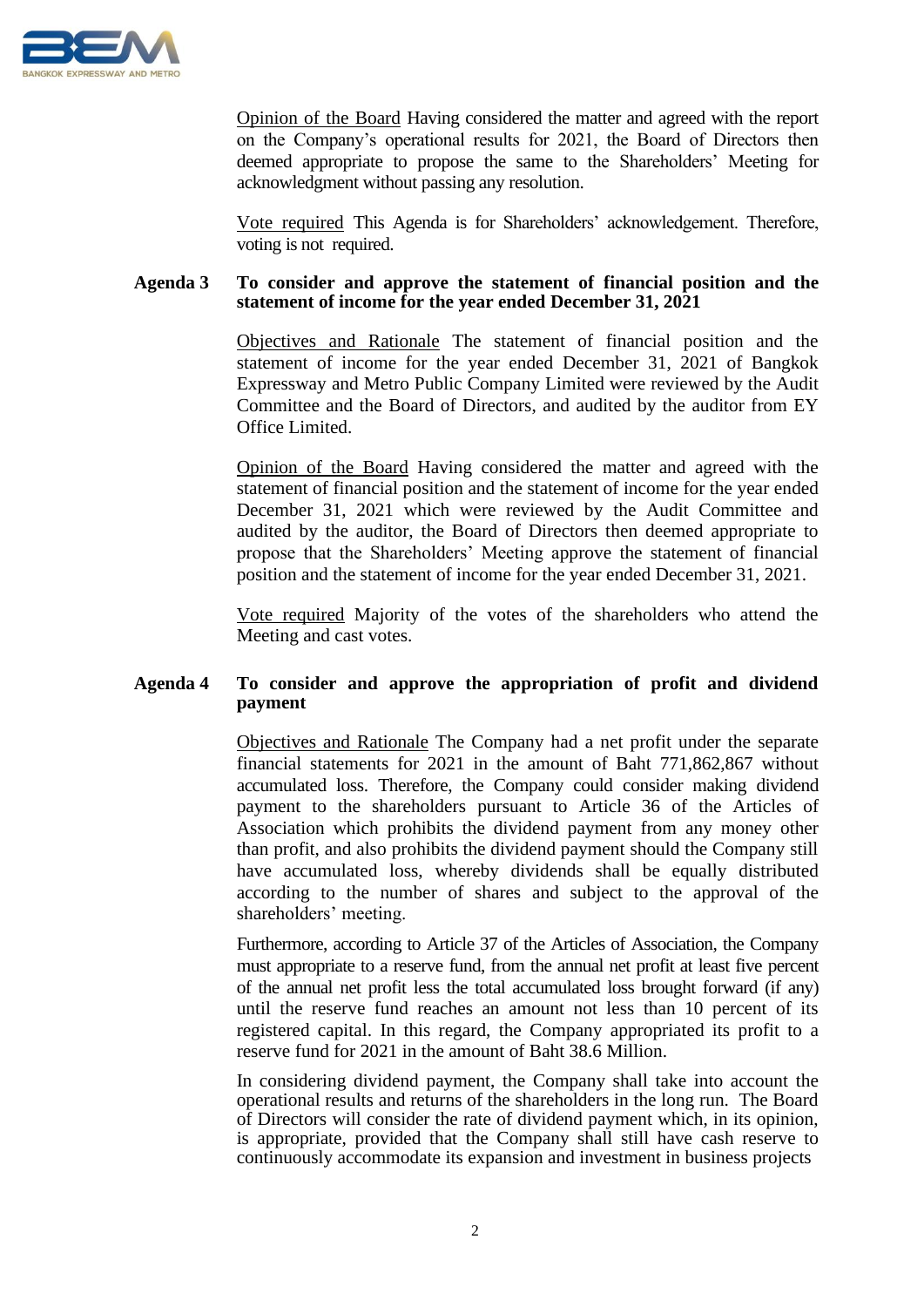

Opinion of the Board Having considered the financial statements of the Company, the Board of Directors was of the opinion that in 2021, the Company had the net profit under the separate financial statements in the amount of Baht 771,862,867 and the Company's unappropriated retained earnings amounted to Baht 7,030,014,932, and then deemed appropriate to propose that the Shareholders' Meeting approve the appropriation of profit and dividend payment, as the following:

- The appropriation of profit as a reserve fund for 2021 in the amount of Baht 38.6 Million.
- The annual dividend payment of 2021 from the retained earnings at the rate of Baht 0.08 per share, amounting to Baht 1,223 Million, which was in accordance with the Company's dividend payment policy. The dividend at the rate of Baht 0.03 per share would be paid from profits in dividends or share of profits received from businesses subject to corporate income tax at a rate of 20 percent, individual shareholders would be entitled to tax credit equal to dividend multiplied by twenty-eightieth. The dividend at the rate of Baht 0.05 per share would be paid from accounting profits that are not subject to corporate income tax. Individual shareholders would be unable to claim tax credit.

Thus, the Record Date for the right to receive dividend payment was scheduled to be Wednesday, March 9, 2022, and the dividend payment for the annual dividend payment of 2021 was scheduled to be made on Wednesday, April 27, 2022 in case the 2022 Annual Ordinary General Meeting of Shareholders grants approval for the dividend payment.

Vote required Majority of the votes of the shareholders who attend the Meeting and cast votes.

### **Agenda 5 To consider and nominate candidates to be elected as directors to replace those due to retire by rotation**

Objectives and Rationale Article 14 of the Articles of Association stipulates that one-third of the number of directors shall vacate their office in the annual ordinary general meeting of shareholders. The directors to retire during the first and second years following the registration of the Company shall be drawn by lots. In each subsequent year, the directors who have been in office for the longest term shall retire. A retiring director is eligible for re-election.

In the 2022 Annual Ordinary General Meeting of Shareholders, six directors are due to retire by rotation, namely, 1. Miss Arisara Dharamadhaj, 2. Mr.Vithaya Punmongkol, 3. Mr.Plew Trivisvavet, 4. Mr.Supong Chayutsahakij, 5. Mr.Phongsarit Tantisuvanitchkul and 6. Dr.Sombat Kitjalaksana

In addition, as the Company has granted an opportunity for the shareholders to nominate any candidate to be appointed as director in advance, none of the shareholders has nominated any candidate for consideration.

The Nomination and Remuneration Committee, excluding the directors due to retire by rotation, namely, Mr.Plew Trivisvavet, resolved to deem appropriate to propose the Board of Directors' Meeting to consider proposing that the Shareholders' Meeting re-appoint all six directors who are due to retire by rotation for another term.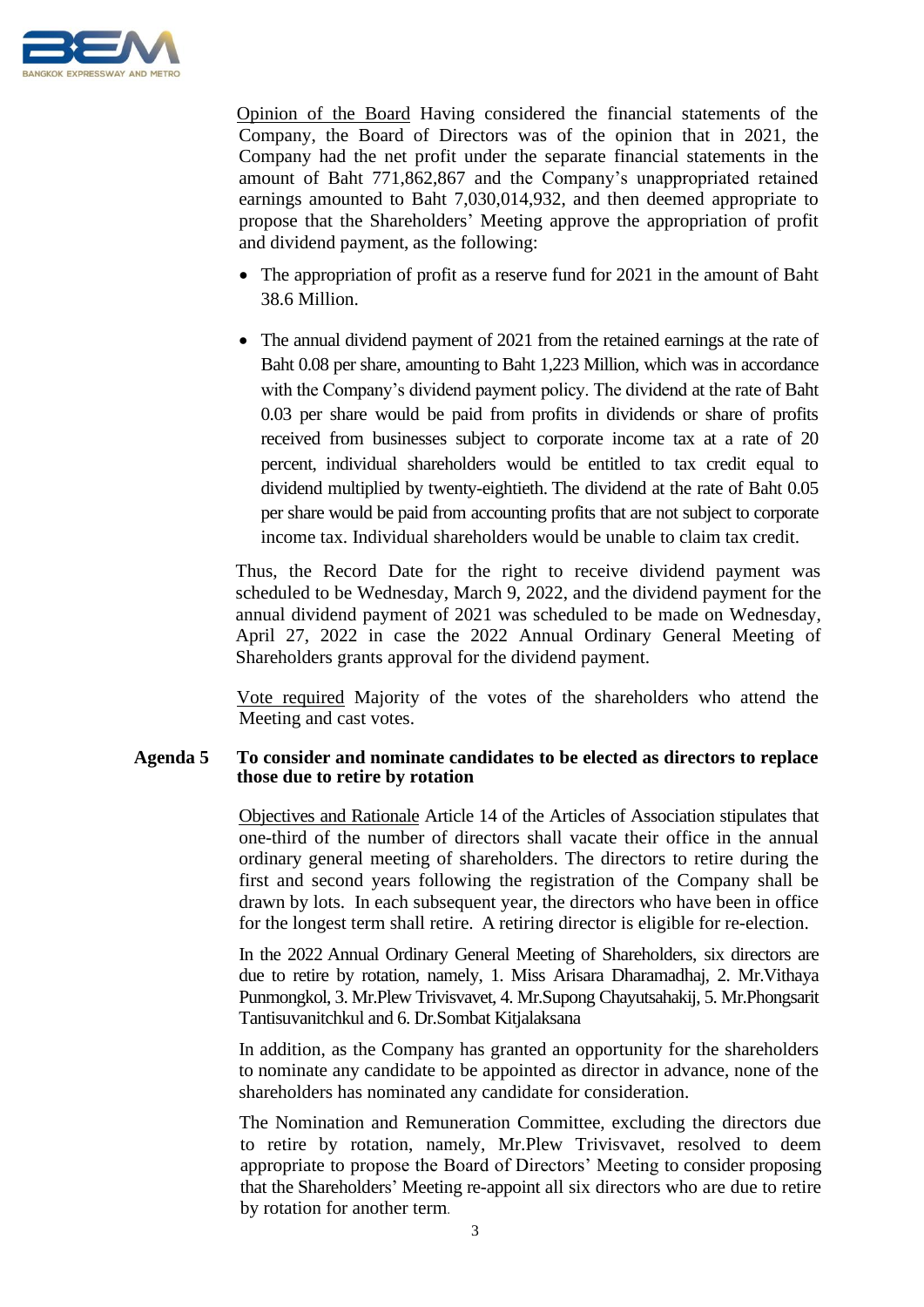

Opinion of the Board The Board of Directors, excluding such nominated directors, considered and resolved to approve as proposed by the Nomination and Remuneration Committee and to propose that the Shareholders' Meeting consider approving the re-appointment of the six retiring directors, namely, 1. Miss Arisara Dharamadhaj, 2. Mr.Vithaya Punmongkol, 3. Mr.Plew Trivisvavet, 4. Mr.Supong Chayutsahakij, 5. Mr.Phongsarit Tantisuvanitchkul and 6. Dr.Sombat Kitjalaksana to resume their office as director for another term.

Vote required Majority vote of the shareholders who attend the Meeting and cast their votes, whereby the Shareholders' Meeting is proposed to consider electing such six directors on an individual basis.

## **Agenda 6 To consider the determination of remuneration for directors**

Objectives and Rationale Articles of 15 of the Articles of Association stipulates that directors have the right to receive remuneration from the Company in the form of honorarium, meeting allowances, consideration, bonus or other benefits in other forms, in accordance with the Articles of Association or with the approval of the shareholders in the shareholders' meeting, which may be a fixed amount or in accordance with the rules and may be periodically fixed or permanently fixed until changed. Directors may receive per diem, welfares and expense reimbursement according to the Company's regulations.

Having considered the determination of remuneration for directors, the Nomination and Remuneration Committee resolved to deem that the rate of bonus for directors should be reduced from the original rate that was paid under normal circumstances, as was the case in 2020 and thus, it deemed appropriate to propose that the Shareholders' Meeting consider approving bonus for directors for 2021 in the amount not exceeding Baht 12.60 Million and remuneration for directors for 2022 in the amount not exceeding Baht 18 Million equal to the previous year.

Opinion of the Board Having considered the matter and agreed with the proposal of the Nomination and Remuneration Committee, the Board of Directors then deemed appropriate to propose that the Shareholders' Meeting consider approving the remuneration for directors, comprising the following:

- 1. Bonus for directors for 2021 in the amount not exceeding Baht 12.60 Million;
- 2. Remuneration for directors for 2022 in the amount not exceeding Baht 18 Million equal to that in the past year.

Vote required Not less than two-thirds of the total number of votes of the shareholders who attend the Meeting;

#### **Agenda 7 To consider the appointment of auditor and determination of remuneration**

Objectives and Rationale Article 30 of the Articles of Association stipulates that the auditor shall be appointed and remuneration shall be fixed at every annual ordinary general meeting of shareholders.

The Audit Committee's Meeting No. 1/2022 on February 23, 2022, along with the management, jointly considered the reliability, independence, knowledge and experience in audit performance, capability to provide advice on accounting standards and certification of the financial statements in a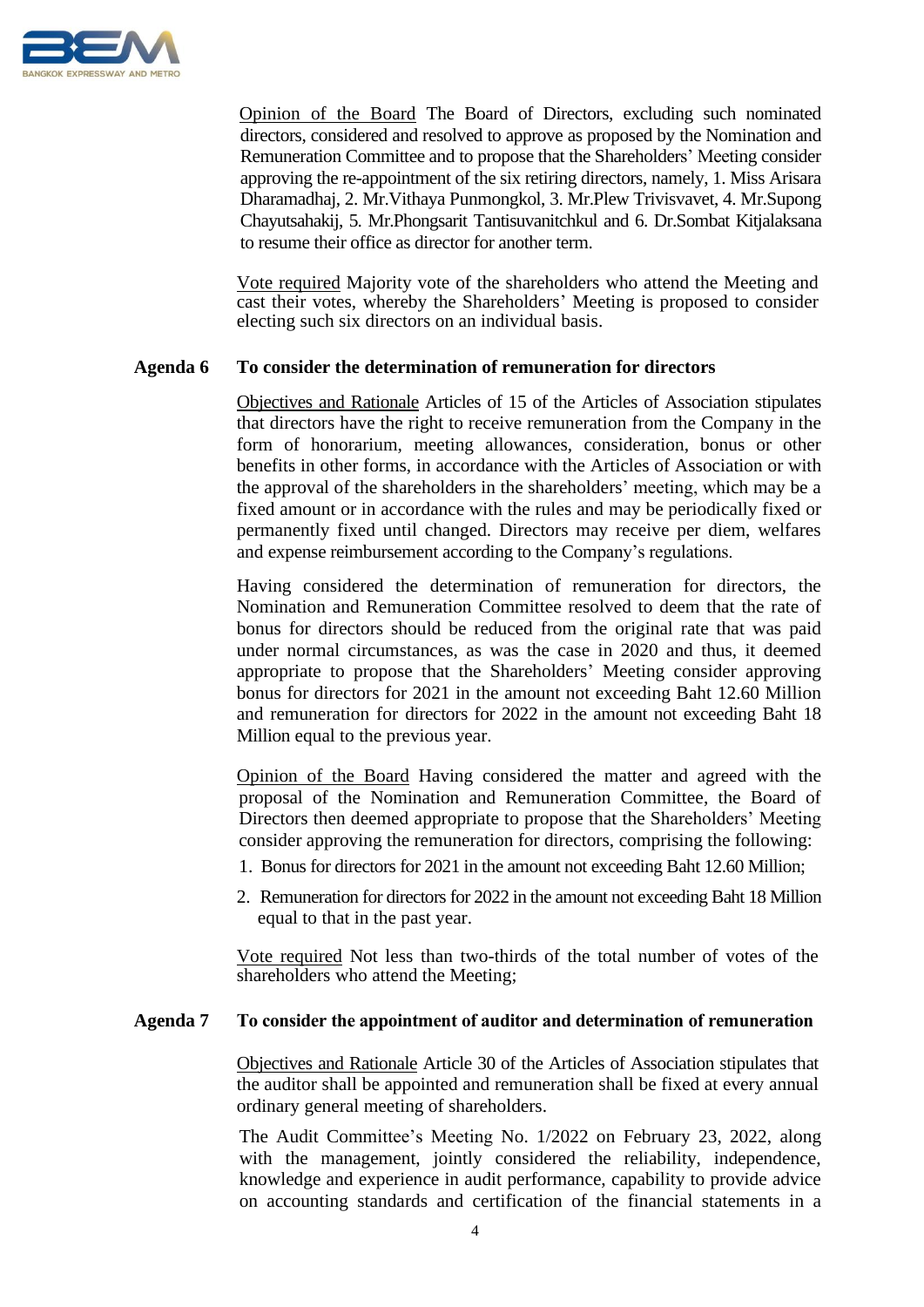

timely manner, and appropriateness of remuneration. It was deemed appropriate to nominate the same auditor, namely, EY Office Limited, as the Company's auditor for 2022.

The Audit Committee proposed that the Board of Directors consider nominating to the Shareholders' Meeting either Miss Sirirat Sricharoensup or Mrs. Chonlaros Suntiasvaraporn or Miss Siraporn Ouaanunkun for appointment as the Company's auditor for 2022, with the authority to audit and sign for certification of the Company's financial statements, with remuneration not exceeding Baht 4,324,000.

In the previous accounting year, the Company and its subsidiaries incurred non-audit service fees from EY Office Limited in the amount of Baht 800,000, which is an audit of the Company's financial statements of the MRT Blue Line Extension Project.

Opinion of the Board Having considered the matter and agreed with the proposal of the Audit Committee, the Board of Directors deemed appropriate to propose that the Shareholders' Meeting appoint the auditor from EY Office Limited; namely, either Miss Sirirat Sricharoensup or Mrs. Chonlaros Suntiasvaraporn or Miss Siraporn Ouaanunkun as the Company's auditor for 2022, with the authority to audit and sign for certification of the Company's financial statements, with remuneration not exceeding Baht 4,324,000.

Vote required Majority of the votes of the shareholders who attend the Meeting and cast votes.

# **Agenda 8 To consider reviewing the prescription of prohibitions on acts constituting foreign dominance**

Objectives and Rationale The Company has engaged in the commercial development business of the M.R.T. Chaloem Ratchamongkhon Line Project (the MRT Blue Line ), including telecommunications service, whereby the Company was granted the Type II License of Telecommunications Business, with its own telecommunications network, on September 9, 2018, pursuant to which the Notification of the National Broadcasting and Telecommunications Commission (NBTC) Re: Prescription of Prohibitions on Acts Constituting Foreign Dominance B.E. 2555 (2012) (the "Notification") requires that the telecommunications business operators propose the Shareholders' Meeting to define the prohibitions on acts constituting foreign dominance as specified in the list attached to the Notification and review every year. In the past year, the Company duly complied with the requirements relating to prohibitions on acts constituting foreign dominance and did not take any act in a manner of foreign dominance.

Opinion of the Board The Board of Directors considered and deemed appropriate to propose the Shareholders' Meeting to review and consider approving the prohibitions on acts constituting foreign dominance in order to further report the documents to NBTC.

Vote required Majority of the votes of the shareholders who attend the Meeting and cast votes.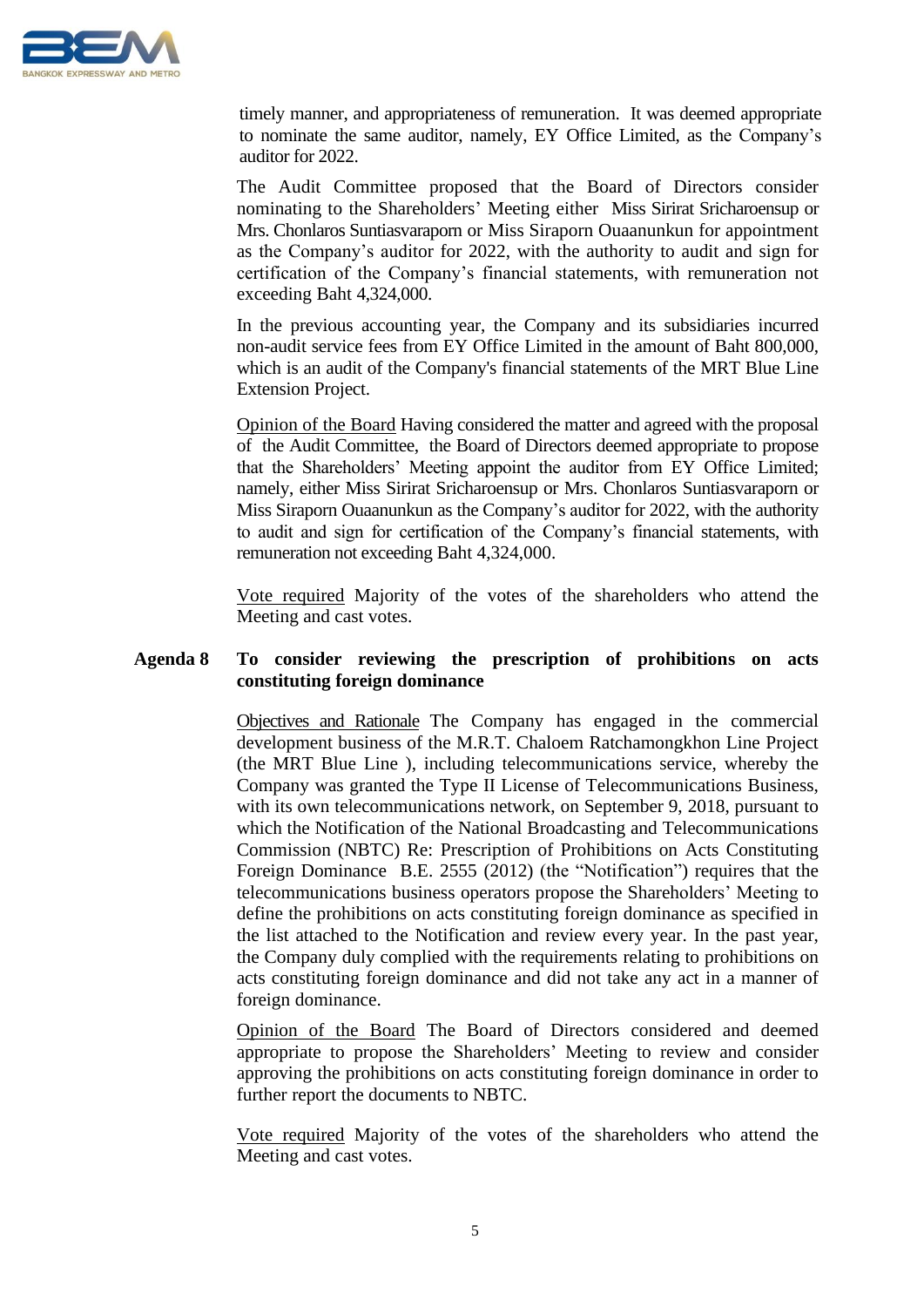

## **Agenda 9 Other matters (if any)**

This agenda item has determined for the shareholder are free to ask any questions and the director will answer their queries (if any). Therefore, no other matters will be proposed to the shareholder's Meeting consider approving, and no vote on this agenda.

Shareholders who are unable to attend the E-Meeting in person may appoint the Company's independent director to attend the meeting on behalf of Shareholders and to vote as your desire. You may appoint Mr.Vitoon Tejatussanasoontorn, Chairman of the Audit Committee or General Chetta Thanajaro, the Audit Committee Member, the independent director without any interest in the agenda items proposed in this Meeting. (The details of the independent director are in Page 55 to 56).

Please kindly send the proxy form to the Company by **Friday, April 1, 2022.** Shareholders / proxies have to show documents and evidence of identity for the right to attend the meeting as detailed in Page 57 to 59 and submit the Meeting Attendance Request Form (E-Request) and follow the procedures for registration of E- Meeting as specified in Page 60 to 66. The Company will conduct the Meeting in accordance with the procedures for casting votes as detailed in Page 67 to 68, and in accordance with the Company's Articles of Association the Shareholders Meeting, as detailed in Page 69 to 70.

By resolution of the Board of Directors

(Mr. Plew Trivisvavet) Acting Chairman of the Board of Directors